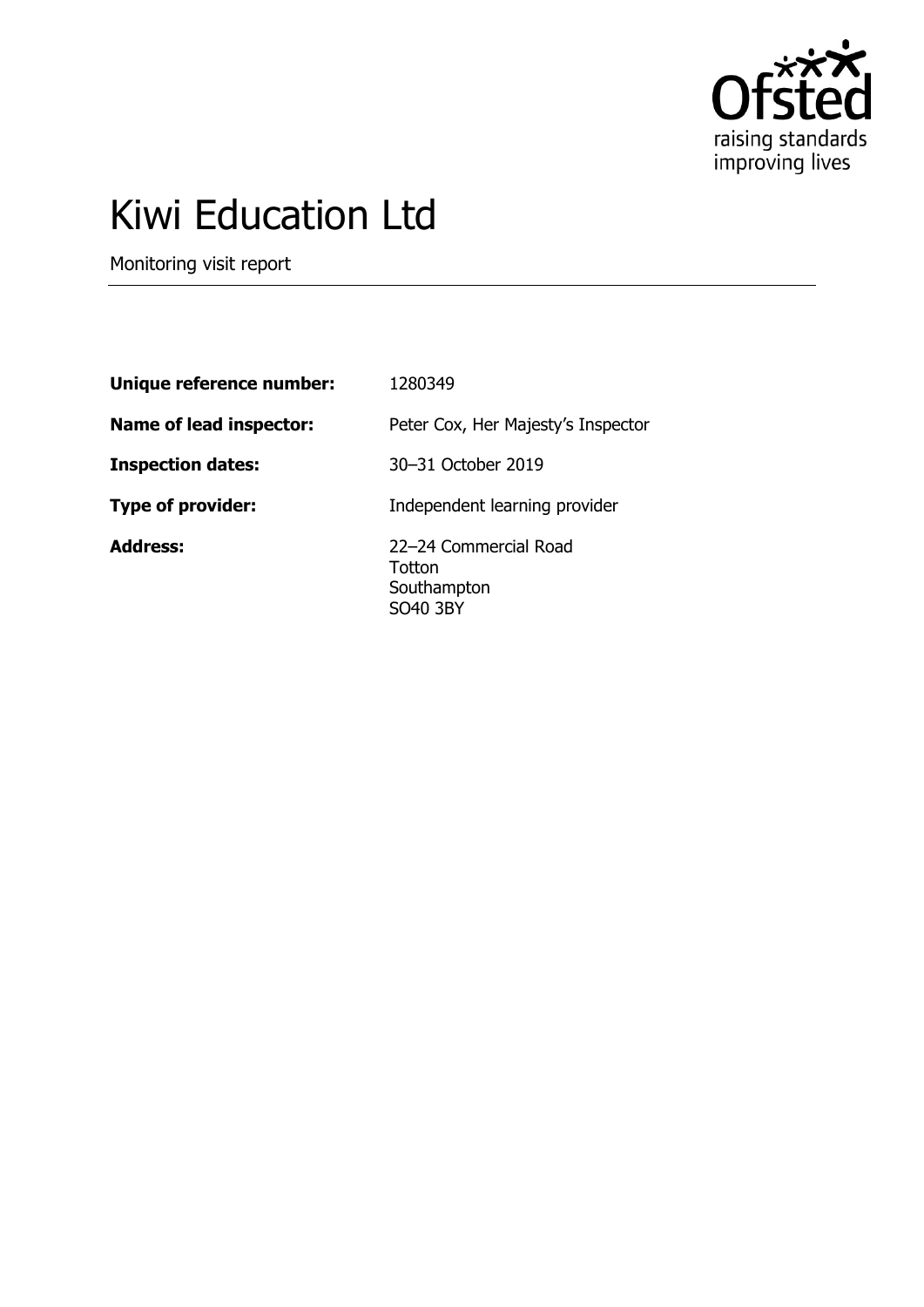

## **Monitoring visit: main findings**

## **Context and focus of visit**

From October 2018, Ofsted undertook to carry out monitoring visits to all newly directly funded providers of apprenticeship training provision which began to be funded from April 2017 or after by ESFA and/or the apprenticeship levy. This monitoring visit was undertaken as part of those arrangements and as outlined in the Further education and skills inspection handbook, especially the sections entitled 'Monitoring visits' and 'Monitoring visits to providers that are newly directly publicly funded'. The focus of these visits is on the themes set out below.

Kiwi Education Ltd is a small independent learning provider. Prior to gaining approval to deliver levy-funded apprenticeships, it worked as an apprenticeship subcontractor. At the time of the monitoring visit, the company has 301 standards-based apprentices. Of these, 144 are working towards health and social care at levels 2 and 3. Sixty-one apprentices are working towards team leader at level 3, 25 towards operations management at level 5 and 16 towards business administration at level 3. The remaining 55 apprentices are working towards a variety of other standards, including digital marketer at level 3 and junior management consultant at level 4.

## **Themes**

**How much progress have leaders made in ensuring that the provider is meeting all the requirements of successful apprenticeship provision?**

Leaders and managers have a clear rationale for the curriculum offer. They work closely with local employers to make sure that the apprenticeships meet their needs, particularly within the local health and social care sector. Leaders and managers have developed programmes successfully that enable apprentices to gain substantial new vocational knowledge, skills and behaviours.

Leaders and managers have recently strengthened how they monitor the quality of their provision. They ensure that they meet all the requirements of apprenticeships. Employers complete the apprenticeship commitment statement. Leaders and managers have introduced more rigorous systems to track apprentices' off-the-job training to ensure that they are benefiting from this learning. Leaders and managers have suitable systems in place to monitor apprentices' progress. They intervene swiftly when apprentices fall behind, which ensures that apprentices are able to catch up quickly.

Leaders and managers work closely with employers to make sure they understand the requirements of the apprenticeship programme. Most employers value the positive impact that the apprenticeship programmes have on their business. Leaders

#### **Reasonable progress**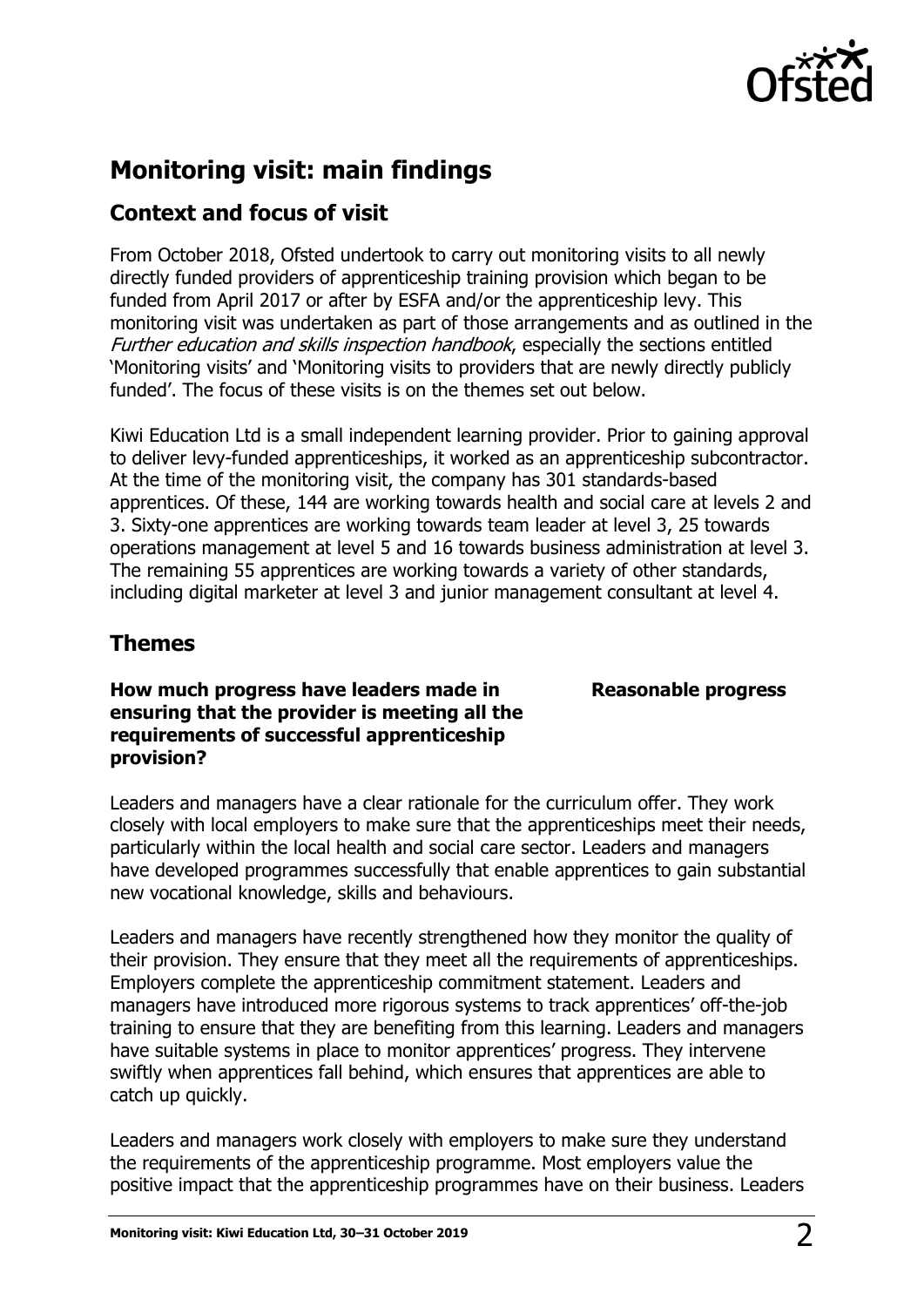

do not ensure that all employers receive sufficiently frequent updates about the progress their apprentices make. As a result, not all employers have the necessary information to support their learners through on-the-job training.

Leaders and managers ensure that all staff are suitably qualified and experienced. Trainers benefit from a comprehensive programme of professional development which keeps them up to date with their subject knowledge. Leaders and managers exploit strong relationships with employers to enable trainers to receive up-to-date vocational training. For example, a nursing home employer provided social care trainers with training on safe handling. This ensures that trainers remain vocationally competent.

Leaders and managers are in the process of appointing a governing body. As such, it is too early to make a judgement on the impact of governance.

#### **What progress have leaders and managers made in ensuring that apprentices benefit from highquality training that leads to positive outcomes for apprentices? Reasonable progress**

Trainers plan their teaching programmes carefully and sequence learning appropriately. Apprentices use their substantial new knowledge, skills and behaviours to take on increasingly complex roles in their companies and gain promotion. For example, one apprentice was promoted into a senior strategic management position as a direct result of the operations management programme. Trainers have improved the way they assess and identify apprentices' knowledge and skills at the start of their programme. Trainers use the results of these assessments to plan carefully to meet the needs of apprentices.

Trainers use their strong vocational expertise to develop apprentices' knowledge and understanding. Apprentices learn to apply new knowledge to improve their work skills. For example, health care apprentices learn about the impact of diabetes on their patients. Apprentices become skilled in identifying symptoms and implementing appropriate medical care for their patients. Trainers do not make sure that employers build routinely on off-the-job training in the workplace. As a result, a few apprentices make slow progress in developing and applying their knowledge and skills in the workplace.

Trainers set apprentices sensible targets that build on previous learning. Trainers do not have a consistent approach to feedback. As a result, a small minority of apprentices do not have a clear awareness of how to improve their work.

Trainers support apprentices who study English and/or mathematics effectively and help them to achieve their qualifications. However, teaching staff do not do enough to help apprentices who are exempt from functional skills to develop their English and mathematics further.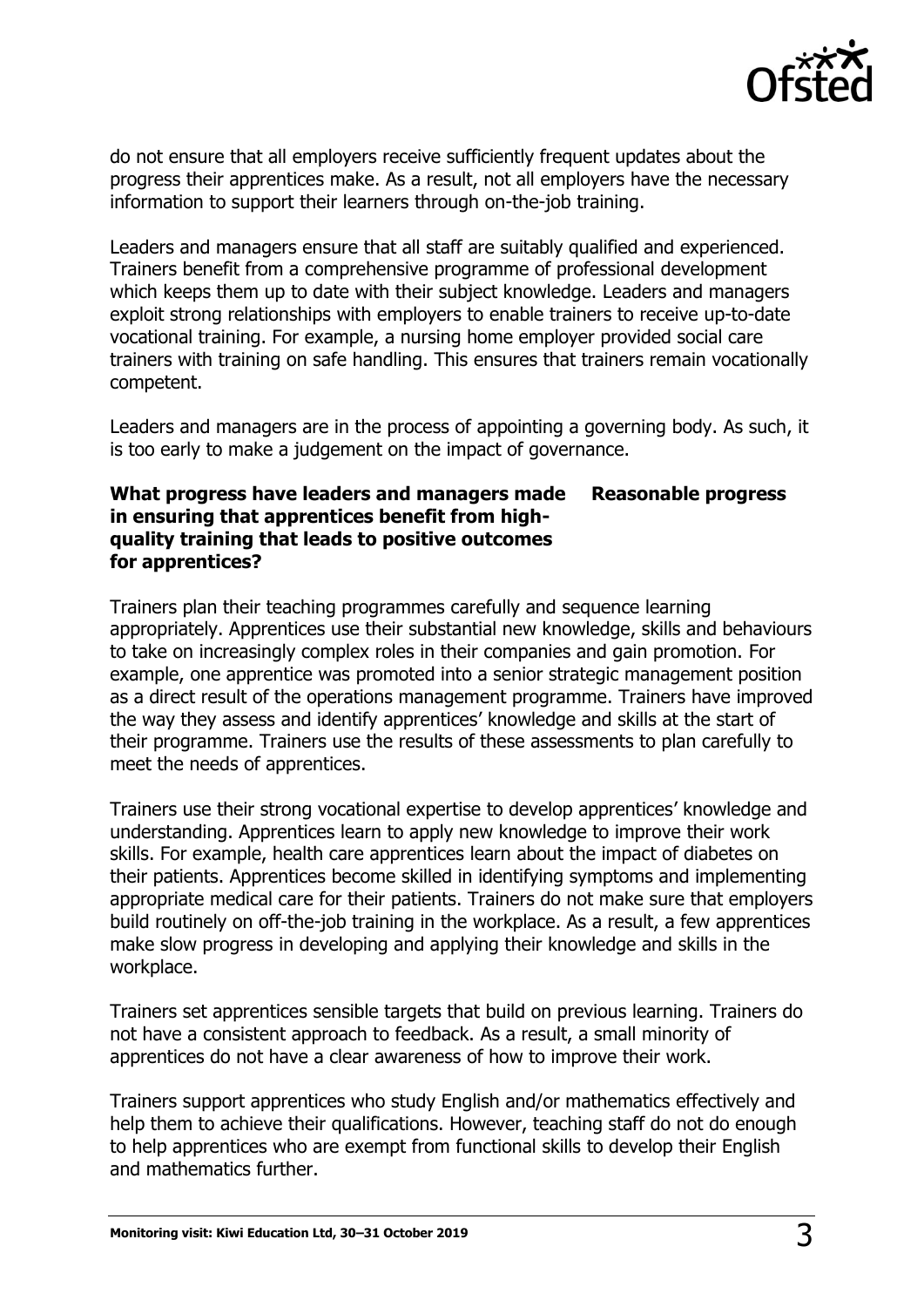

Trainers ensure that apprentices receive information about end-point assessment (EPA) at induction. However, they do not help apprentices to develop the wider skills, such as how to deliver presentations, that would enable them to be more confident about preparing for their EPA.

#### **How much progress have leaders and managers made in ensuring that effective safeguarding arrangements are in place? Reasonable progress**

Leaders and managers prioritise safeguarding and make sure apprentices are safe. They have appropriate safeguarding policies and procedures. Staff implement these policies and procedures effectively to keep apprentices safe. Managers adhere to safe recruitment practices. They ensure that all staff receive appropriate Disclosure and Barring Service (DBS) checks so that staff are safe to work with apprentices.

The experienced and appropriately trained designated safeguarding lead (DSL) ensures that staff receive frequent safeguarding and 'Prevent' duty training. The DSL uses good relationships with the local safeguarding board and other external agencies to keep informed about regional safeguarding issues. The DSL shares this information with staff to support keeping apprentices safe.

Safeguarding training is effective in ensuring apprentices feel safe and know how to report concerns. Apprentices receive useful safeguarding information at the start of and during their apprenticeship. Apprentices have a good understanding of how to keep themselves safe from the risks of radicalisation and extremism.